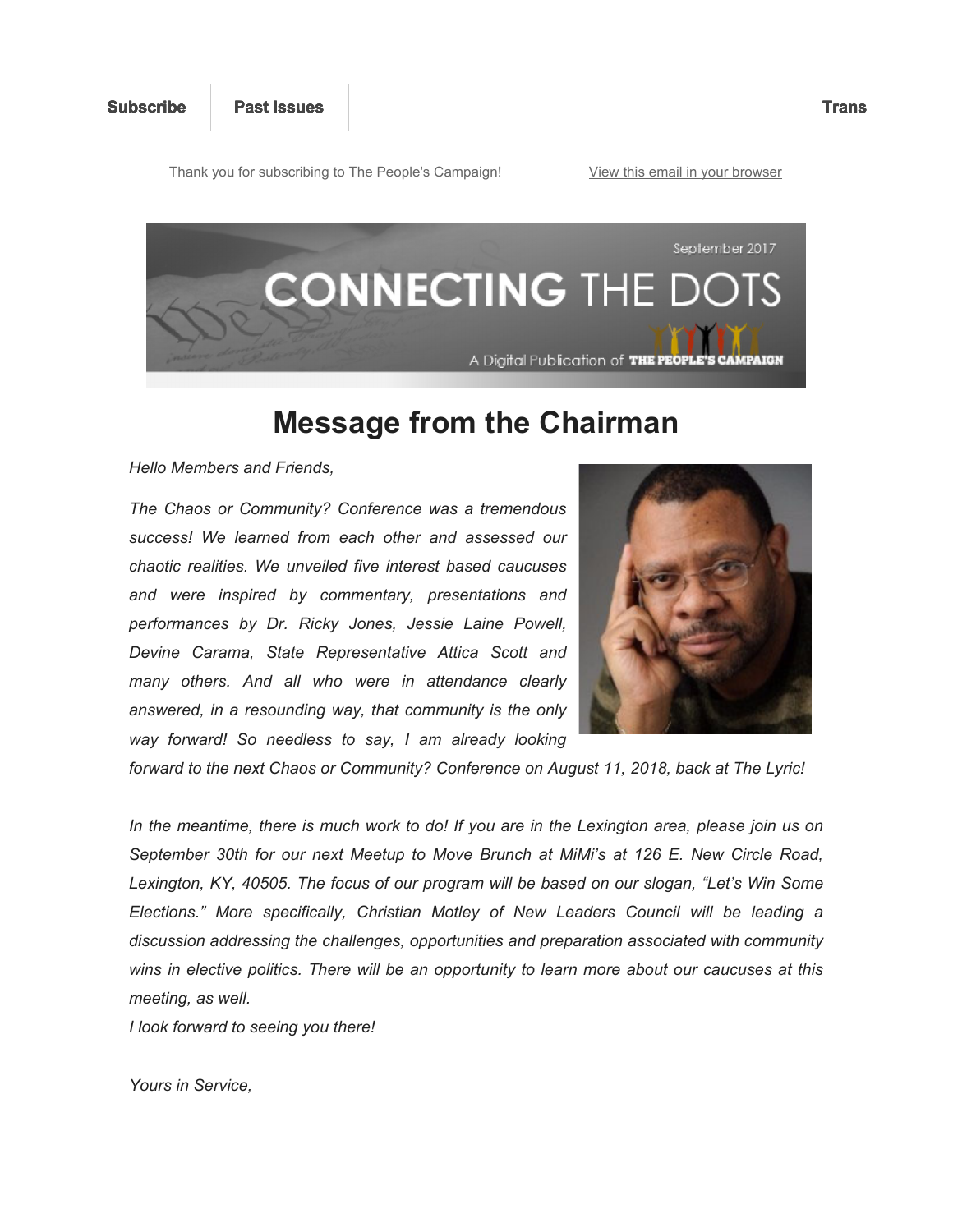*L. Clark Williams Chairman*



# **"Chaos or Community" Conference Recap**

This past month, The People's Campaign hosted its first ever "Chaos or Community" Conference, on Saturday, August 12th at the Lyric Theatre. The all-day event was attended by many in the community, including local and state elected officials, civic leaders and activists, engaged members of the community, along with representatives from various social justiceoriented organizations, all coming together to discuss ways we can push a "people-focused" agenda throughout the Commonwealth. Hosted by Councilwoman Angela Evans and Valeria Cummings-Swope, the event featured panels discussing a range of issues including healthcare, education, community safety, and increasing political engagement. READ MORE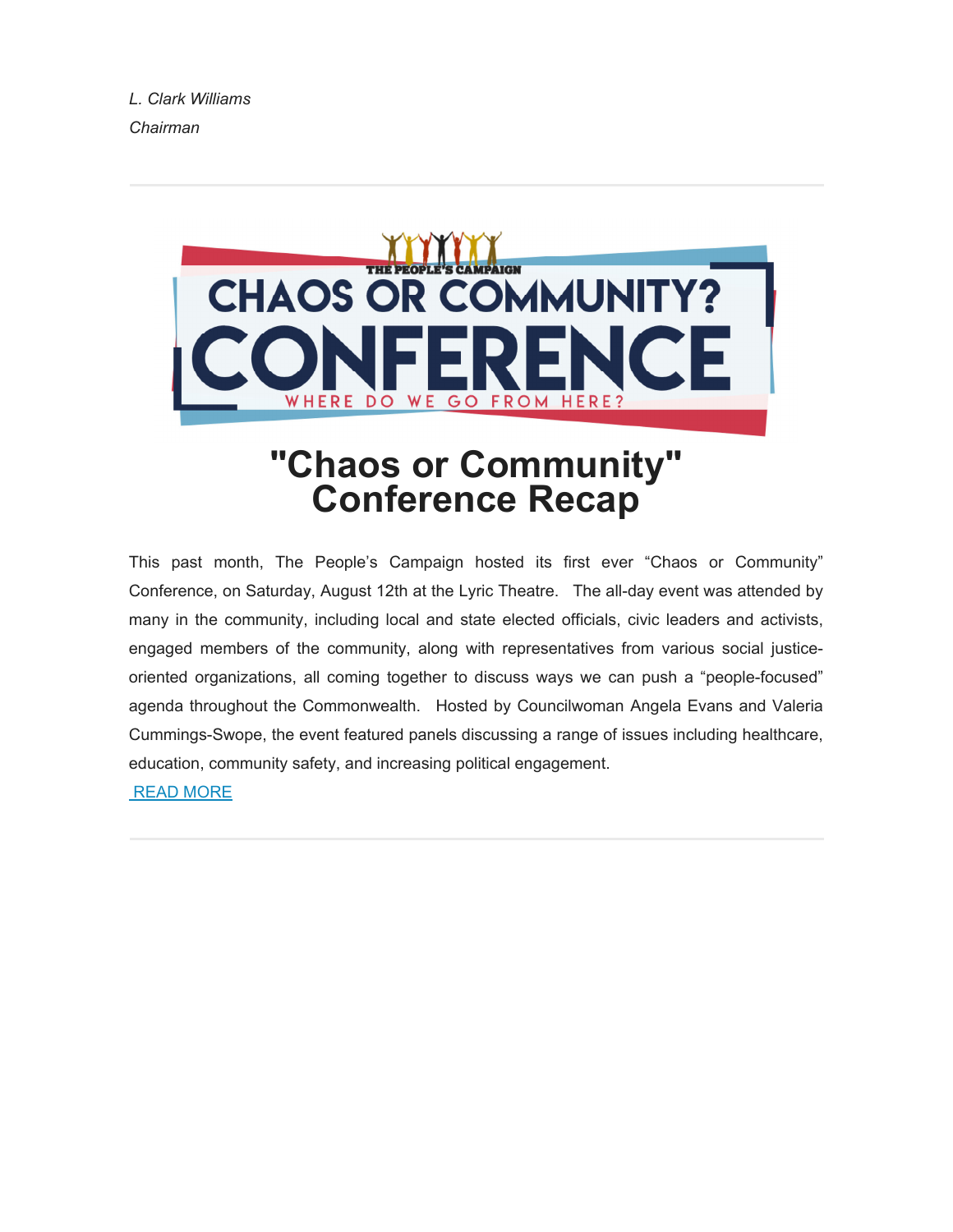

## **The Real Problem with Black on Black Crime**

#### *By: Sunny Spears*

"Black on Black Crime" is an issue. Headline after headline, there are seemingly increasing tragedies of "Black on Black Crimes" in cities like Chicago, Detroit, Indianapolis, Houston, Louisville, St. Louis, and Lexington. It is an issue recognized daily by millions of Americans every time someone reads the news. It is also recognized by millions of Black Americans every time someone learns of the death of a son or cousin who was killed by a classmate or neighbor. "Black on Black Crime" is the term used to label violent crimes in Black neighborhoods, with Black victims, committed by Black people. The term gained prevalence in the 1960's during the War on Drugs. However, the use of the term "Black on Black Crime" creates an entirely separate issue than the very issue it intends to label. Since the 1960's, the term "Black on Black Crime" has been creating false narratives for both the violence occurring and the communities in which they occur, ultimately creating the stigma that most Black people in poor neighborhoods are dangerous. A stigma the majority of people inside and outside of the community genuinely believe. From Black neighborhood activists to white political figures, "Black on Black Crime" has unfortunately once again become an everyday term, masking the socio-economic conditions of the Black communities in which they take place, consequently preventing proper solutions. READ **MORE**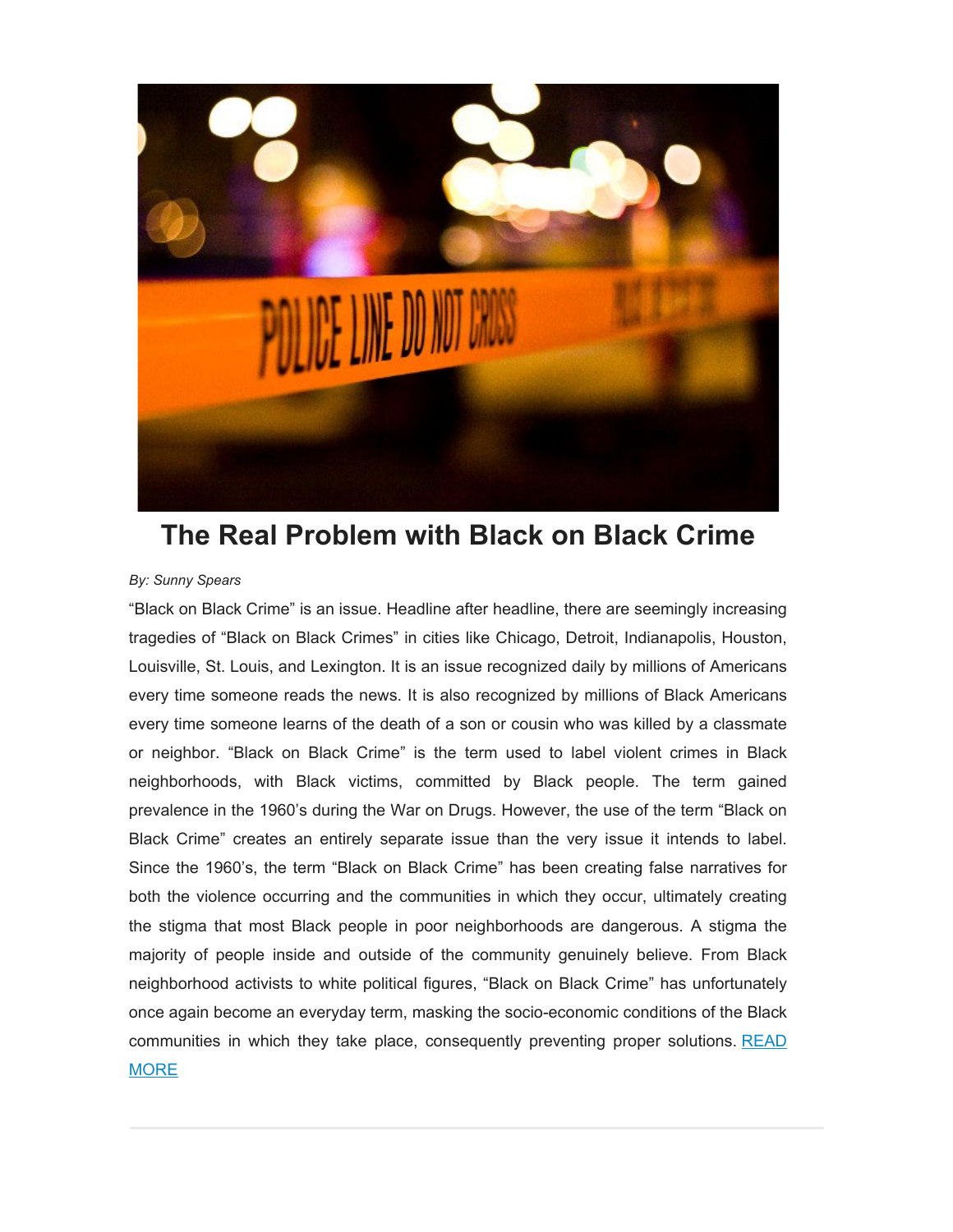

## **You're Invited! Meetup To Move Brunch**

**When:** Saturday, September 30th, 1130AM-130PM

**Where:** MiMi's Southern Style Cooking, 126 E. New Circle Rd.

**Tickets:** FREE; Meals available for purchase!

The People's Campaign is excited to host our September Meetup To Move Brunch on Saturday, September 30th, at MiMi's Southern Style Cooking in Lexington.

This month, we are pleased to welcome our host for the Brunch, Christian Motley, who will lead a panel with 6th District Councilwoman Angela Evans, Commissioner Chris Ford and others.

Tickets are free for the event, and meals will be available for purchase!

**To see pictures from the March Meetup to Move Brunch, check out our Facebook page** HERE**!**

Come on out and bring a friend!



## **Women Offender's Pathway to the Criminal Justice System And Its Implications for Treatment**

It is important to understand the woman offenders' pathway to involvement in the justice system. Understanding their pathway to offending behavior assists the correctional professional in providing treatment for their successful reentry to the community and for success as parents. This is how I depict the pathway for as much as 90% of justice involved women. Think of the pathway as a linear continuum from home to jail or prison:

**A girl is physically, sexually, emotionally abused at home > the girl runs away > the girl is alone and scared on the street > as a means of survival she turns to some type of sex work (stripping, prostitution) either on her own or at the urging of a pimp > the stress and trauma inherent in leading this life leads to mental health deterioration and substance use/abuse > once the woman is addicted, she has difficulty making enough money to support her habit, or attracting men**